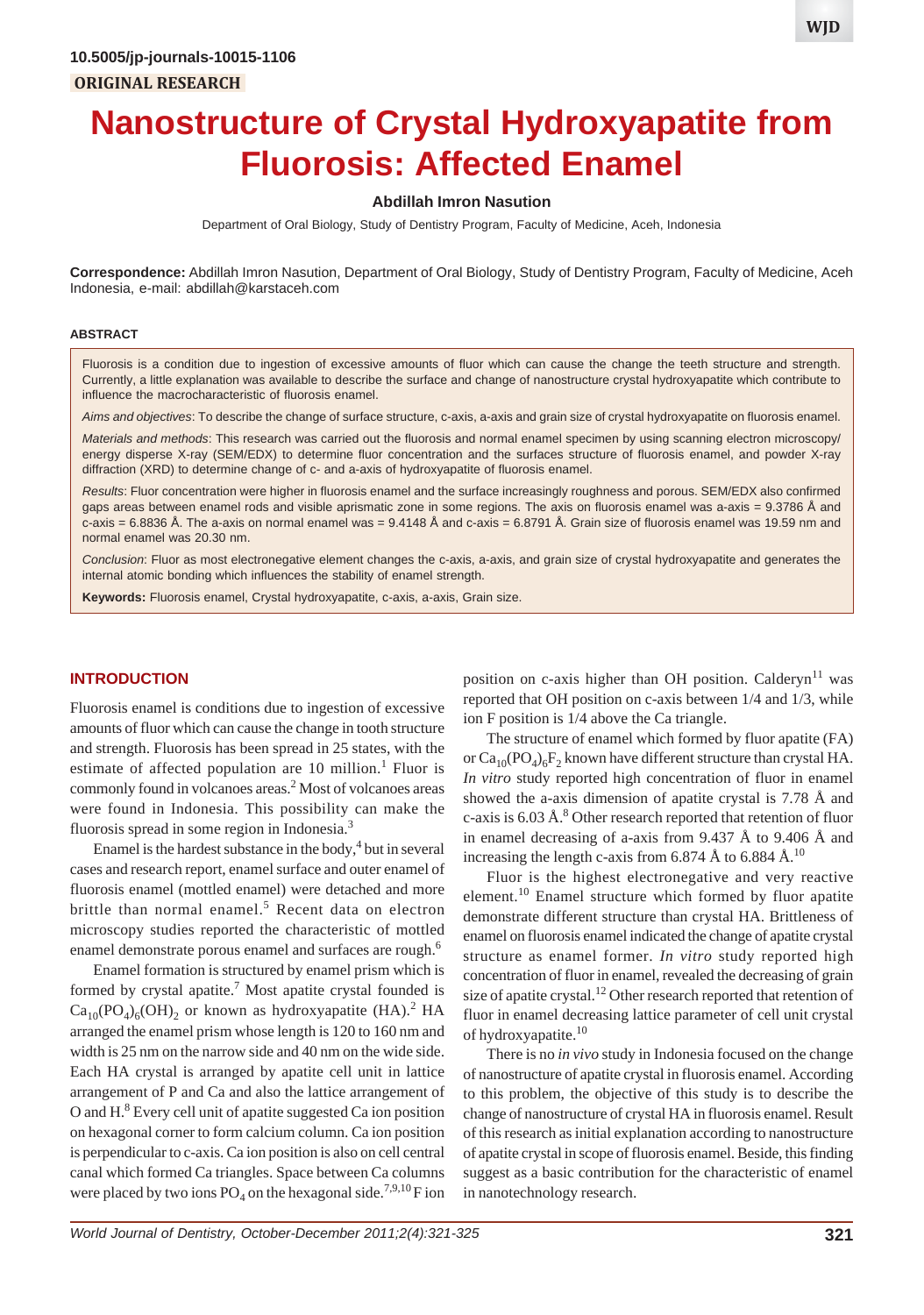# **MATERIALS AND METHODS**

## **Specimen Preparation**

Specimens were divided into two groups: Normal and fluorosis enamel. Both groups soaked in alcohol 70% during 24 hours and wrapped in ringer-cotton for storage. Normal specimens were collected from a fresh tooth which extracted for orthodontic treatment at RSGM Jakarta Dentistry Faculty University of Indonesia. Fluorosis specimens were collected from various places in Jakarta. Fluorosis specimens collected were seven specimens and control was three specimen.

# **Data Acquisition and Processing**

SEM analysis was carried out with a secondary electron emission for image acquisition of both surfaces of the specimens. Two separate magnifications were used:  $20 \times$  and 500×. EDX/EDS analysis was carried out with backscattered emission, i-Probe 380-450 pA, accelerating voltage 12 kV. Wavelength is under 1000 mA. Result analysis is fluor percentage rate (%) EDX/EDS standard.<sup>13</sup>

The X-ray diffraction analysis was carried out with Philips Diffractometer PW 1710, X-ray tube was 1.5406 Å and filament tension is 30 kV,  $2\theta = 5^{\circ} - 89^{\circ}$ , with the time of each phase is 1 second. XRD result was analyzed with the APD program and controlled by ICDD. This analysis is conducted for change of c- and a-axis parameter (Angstrom) of both specimens calculated with Bragg equation. The grain size (nm) of apatite crystal calculated with Scherer equation, $^{13}$  full width at half maximum (FWHM) was analyzed by UDF XRD data in BellaV2-1.

$$
D = \frac{k \lambda \text{ Radian}}{\beta_1 \cos \theta}
$$

*Note*: Scherer equation, with  $k = shape factor/constant$  0.9,  $\lambda$  = X-ray wavelength, radian constant = 57.3, cos  $\theta$  = cosinus 2θ, and  $\beta_1$  = full width at half maximum (FWHM).

# **RESULT**

# **General Aspect and Clinical Appearance**

Enamel control shows the normal translucency of the glossy, creamy white enamel remains after wiping and drying of the surface. Control does not show the characteristic of fluorosis enamel. The enamel surface of normal revealed a smooth homogenous appearance and displayed a regular pattern. The characteristic clinical appearances of specimen 01 show translucency and thin white opaque lines are seen running across the tooth surface. The opaque white lines frequently merge to form small cloudy areas which scattered over the surface. Specimen showed a smooth brownish-dark discoloration and displayed an irregular pattern as showed a slight snow capping in the edge of cusp/incisal. Specimen 02 showed irregularly snowcap area. Cervical showed more homogenous area than cusp, opacities, and brownish appearance in the parts of mesioincisal. The small pits frequently occurred in opacities area and generate bands as showed on the surface. The characteristic clinical appearances of specimen 03 show the morphology was changed. The entire surface showed an obvious opacity (chalky white). Most of the outer enamel is lost and surrounding pits on the entire enamel showed an opaque surface.

Clinical appearance of specimen 04 showed the loss of almost entire surface which generate a change of tooth shape. Brownish discoloration and a slight snow capping of incisal edges showed in this specimen. Opaque white lines are frequently generating tooth into two areas. Characteristic clinical appearances of specimen 05 show loss of the part of occlusal, small white spot hypoplastic areas appearance on enamel formation which displayed a brownish snowcap on the surface. Clinical appearances of specimen 06 show the opaque lines which frequently generate small cloudy areas which scattered of the surface. Specimen also showed surrounding pits and major part of the outer enamel was change the anatomical shape of tooth. Enamel surface generally opacity and enamel was opaque. This condition revealed white to dark-gray striation in part of enamel. Specimen 07 shows loss of the part of the outer enamel results in a change of the anatomical shape of the surface, brownish and roughness area. General aspect and clinical appearance by SEM as demonstrated in Figure 1.



**Fig. 1:** SEM of all specimens (magnification 20×)

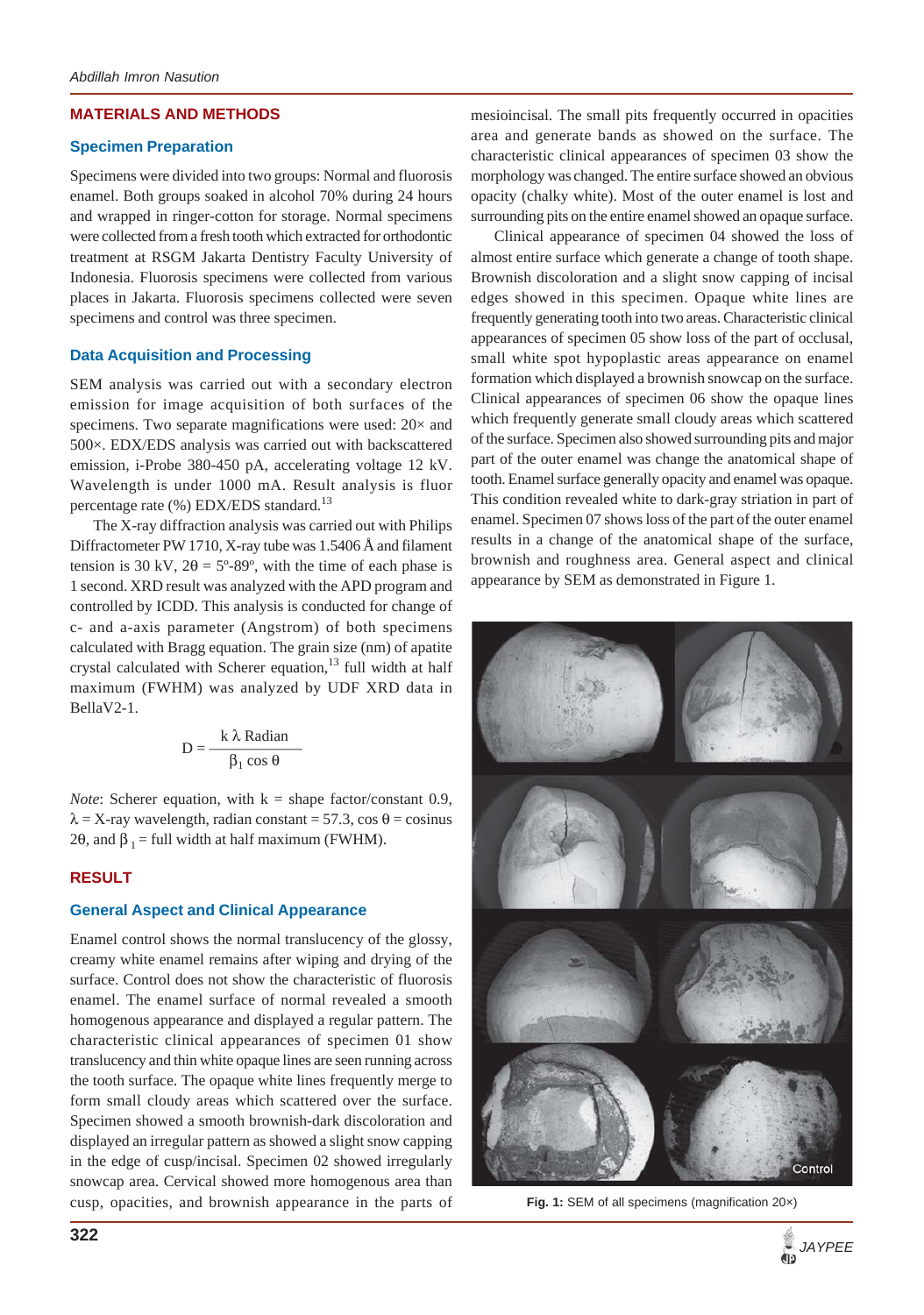#### **Surface Structure as Determinant by SEM/EDX**

Crown surfaces in all fluorosis specimens demonstrated surface damage, the various defects ranging from scattered small pits to partial loss of the outermost enamel. Most of these areas had acquired dark-grey pigmentation. These conditions especially as showed on the specimen 3, 4 and 7. There is a loss of enamel on the mesioincisal area. Crack and fissure was also displayed on the surface particularly as showed on the specimen 3 and 4. These conditions made tooth become two irregular sections. Some areas demonstrating no surface damage appeared cloudy to opaque and had entirely lost the normal translucency of intact enamel. The area beneath the thin surface layer generally was opaque when observed by magnification of  $20 \times$  by SEM.

Results of SEM/EDX show the highest to lowest fluor concentration are specimen 04, 03, 07, 06, 01, 02 and 05. Table 1 demonstrates fluor concentration from all specimens, fluorosis specimens showed high concentration rate than control.

Specimen 04 showed fluor concentration is 22.20%, SEM show loss of almost entire surface results in a change of tooth shape. Specimen 03 with the fluor concentration is 15.3%. SEM, show rough surface area and crack line rise from pit. Pits from occlusal are seen running across and reach the tooth cervical made the change of enamel shape. The fluor concentration on specimen 07 is 9.83%. SEM shows the rough surface and damage enamel. Fluor concentration on specimen 06 is 9.76%. SEM shows the rough surface, pits formation and damage enamel. The fluor concentration on specimen 01 is 7.35%. SEM show the rough surface, pits formation which spread away both in occlusal and cervical area. Specimen 02 showed fluor concentration 4.8%. Specimen 05 showed low fluor concentration level 4.04%. SEM showed entire of the enamel surface showed nonporous area. Small part of rough enamel as shown on the surface, demonstrate fluor concentration is higher than other areas in this specimen. Specimen control with the lowest fluor concentration value (0.23%) shows a solid substance, containing a lot of very small pore formation, indicate regular pattern. Sign (\*) which found on fluor concentration mean fluor concentration on the surface of enamel control is zero.

Analysis is also carried out to evaluate fluor concentration on the surface which loss of the major part of the enamel as demonstrate change of anatomical shape and surface (Fig. 2).



**Fig. 2:** Damage enamel surface (specimen 1 to 7) which visualized gap areas between enamel rods (magnification 500×)

The aim of this analysis is to have the picture of surface and fluor concentration on the surface which loss of the major part of the enamel. Table 2 demonstrates the fluor concentration level on damage enamel which conducted by examination of fluor concentration level on damage surface and the image was taken by magnification 500x. This analysis demonstrated fluor rate on damage enamel was higher than control/normal. The sequence of highest fluor concentrations in all specimens schematically shown on Table 2. SEM/EDX have confirmed gaps areas between enamel rods, and a surface aprismatic zone was visible in some regions.

# **XRD Analyze**

XRD fluorosis enamel specimens, indicated of compound  $Ca<sub>5</sub> (PO<sub>4</sub>)<sub>3</sub>F$  while graph XRD of control indicate  $Ca<sub>5</sub>(PO<sub>4</sub>)<sub>3</sub>$ 

| <b>Table 1:</b> Fluor concentration on enamel surface |                                              | Table 2: Fluor concentration on damage enamel surface |                                                     |
|-------------------------------------------------------|----------------------------------------------|-------------------------------------------------------|-----------------------------------------------------|
| <b>Specimens</b>                                      | Fluor concentration on<br>enamel surface (%) | <b>Specimens</b>                                      | Fluor concentration on<br>damage enamel surface (%) |
| Control                                               | $0.23*$                                      | Control                                               | $0.14*$                                             |
| 01                                                    | 7.35                                         | 01                                                    | 6.13                                                |
| 02                                                    | 4.80                                         | 02                                                    | 5.28                                                |
| 03                                                    | 15.31                                        | 03                                                    | 28.35                                               |
| 04                                                    | 22.20                                        | 04                                                    | 26.44                                               |
| 05                                                    | 4.04                                         | 05                                                    | 4.01                                                |
| 06                                                    | 9.76                                         | 06                                                    | 6.71                                                |
| 07                                                    | 9.83                                         | 07                                                    | 7.35                                                |

\*SEM/EDX analysis as indicated in Table 1, mean fluor concentration on enamel surface is zero.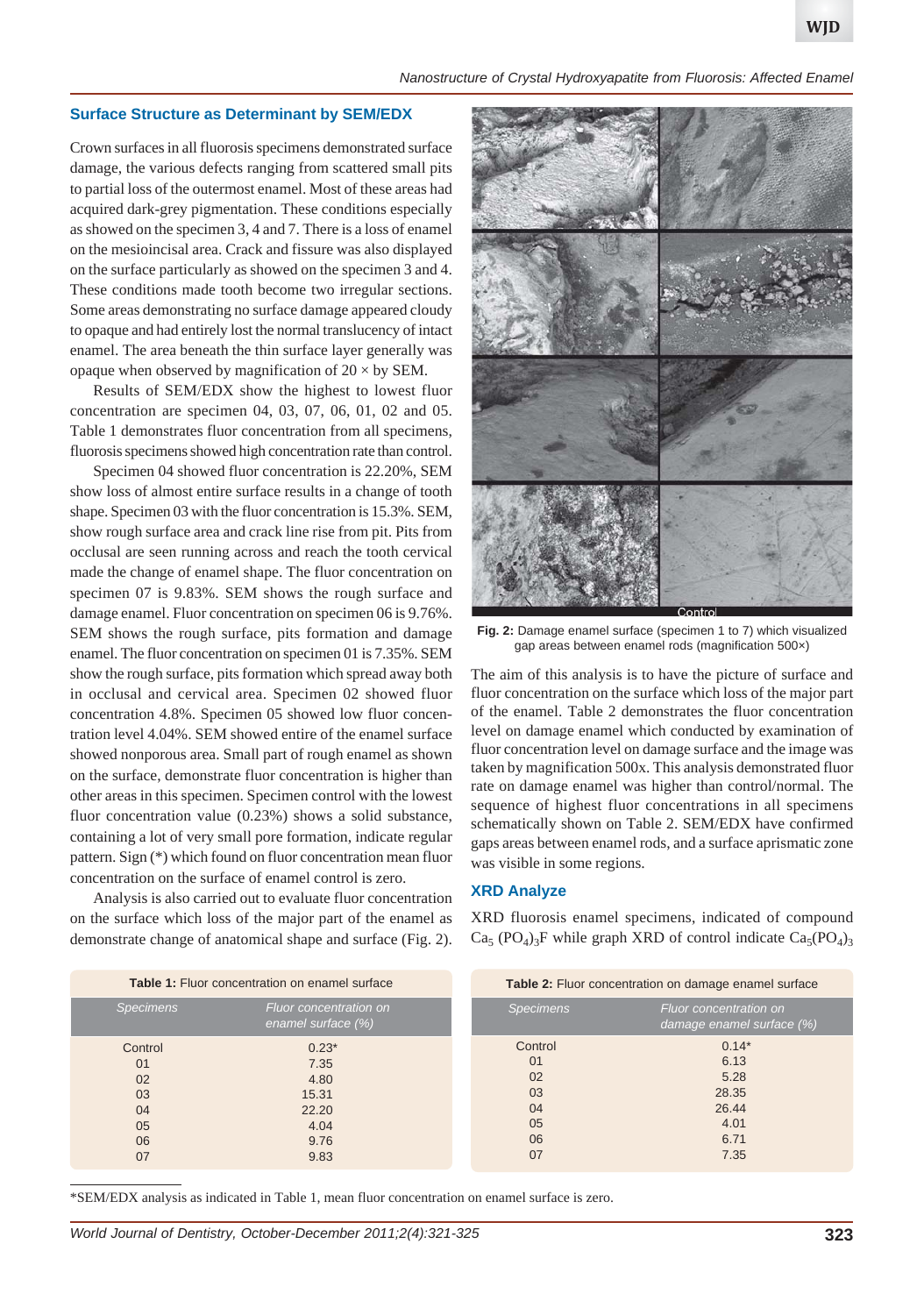| Table 3: Lattice parameter of enamel apatite |                  |                   |  |  |  |
|----------------------------------------------|------------------|-------------------|--|--|--|
|                                              | $ a$ -axis (Å)   | $c$ -axis $(\AA)$ |  |  |  |
| Control (normal)<br><b>Fluorosis</b>         | 9.4148<br>9.3786 | 6.8791<br>6.8836  |  |  |  |

| Table 4: Grain size of crystal apatite |                  |                  |  |  |
|----------------------------------------|------------------|------------------|--|--|
|                                        | Control (normal) | Fluorosis enamel |  |  |
| FWHM*<br>Grain size (nm)               | 0.115<br>20.30   | 0.250<br>19.59   |  |  |

\*SEM/EDX analysis as indicated in Table 1, mean fluor concentration on enamel surface is zero



**Figs 3A and B:** XRD result

(OH) as shown on Figures 3A and B. Both pattern of graph fluorosis and control displayed a same pattern, especially at  $2\theta = 32$ . Analyses of UDF XRD data result by ICDD indicate the degradation of the intensity crystallinity on several curve on fluorosis specimen at angle  $2\theta = 31.89$ , 32.32, 33.04 and 34.17, while control shows the slime peaks at angle  $2\theta = 31.81$ , 32.29 and 32.98. Analyses of lattice parameter of a-axis and c-axis also indicate that the enamel fluorosis have the difference crystallinity from normal. Both analysis of lattice parameter on a-axis and c-axis as displayed on Table 3. From this result as shown on table that enamel control have better crystallinity than fluorosis enamel. Grain size result analysis of crystal apatite as displayed on Table 4. This table indicated decreasing of grain size of fluorosis enamel.

# **DISCUSSION**

Fluorosis enamel is a condition due to ingestion of excessive amounts of fluor which can cause the change of teeth structure and strength.<sup>1</sup> SEM showed fluorosis enamel was porous, rough surface and damage enamel. Crack and fissure also displayed on the surface. The conditions made tooth become two irregular shapes. These phenomenons suggest fluor enhanced the porosity of enamel surface. Fejerskov<sup>14</sup> reported, SEM image of the surface of fluorosis enamel show pits and roughness area. According to Wright, $16$  pits and roughness area occurs because of the increasing of concentration fluor level. Result of this study also show the fluor concentrations level on the surface which loss of the major part of the outer enamels were higher than control, that may be associated with between fluor concentration and enamel strength. Fluor concentration on the fluorosis enamel improved the brittleness of the enamel. This study result perfectly matched with previous research that reported surface of fluorosis enamel (mottled enamel) is more brittle than normal.5,16

Enamel formation is structured by enamel prism (enamel rod) which formed by crystal apatite.<sup>7</sup> Most apatite crystal founded is  $Ca_{10}(PO_4)_6(OH)_2$  or known as hydroxyapatite (HA).<sup>2</sup> High concentration levels of fluor on fluorosis enamel suggest the forming of fluorapatite. This forming indicates the substitution OH<sup>-</sup> by F<sup>-</sup> on apatite crystal. This forming showed the ability of F to substitute OH in surface structure and lattice formation of crystal apatite.<sup>10</sup> High concentration level of fluor as showed on results indicate the important character of both interaction in the mechanism of detach and damage enamel on fluorosis enamel. Donadel<sup>12</sup> reported the enamel structure which formed by fluor apatite (FA) or  $Ca_{10}(PO_4)_6F_2$  demonstrate different structure than crystal HA. Gaps areas between enamel rods and visible aprismatic zone in some regions as confirmed by SEM/EDX generate the decreasing the numbers of apatite crystals in the enamel rods of fluorosis enamel. As we know, enamel is also uniquely composed of extremely long and narrow crystals, packed into parallel arrays called enamel rod, which can form intricate interwoven pattern.<sup>15</sup> Gaps areas between enamel rods automatically generate the enamel into the irregular pattern and roughness surface of the enamel. This result matched with the clinical appearance and visualized by SEM that displayed a regular pattern and rough surface on fluorosis enamel.

XRD analysis displayed a similar graph of XRD pattern between HA and FA.<sup>10</sup> Furthermore, analysis data of UDF XRD showed changes of lattice arrangement of crystal apatite in a-axis and c-axis. The a-axis parameter of fluorosis enamel was smaller than control (9.3786 Å *vs* 9.4148 Å), but parameter c-axis showed an improving length which is 6.8791 Å in control and 6.8836 Å in fluorosis enamel. Fluor is very reactive element.